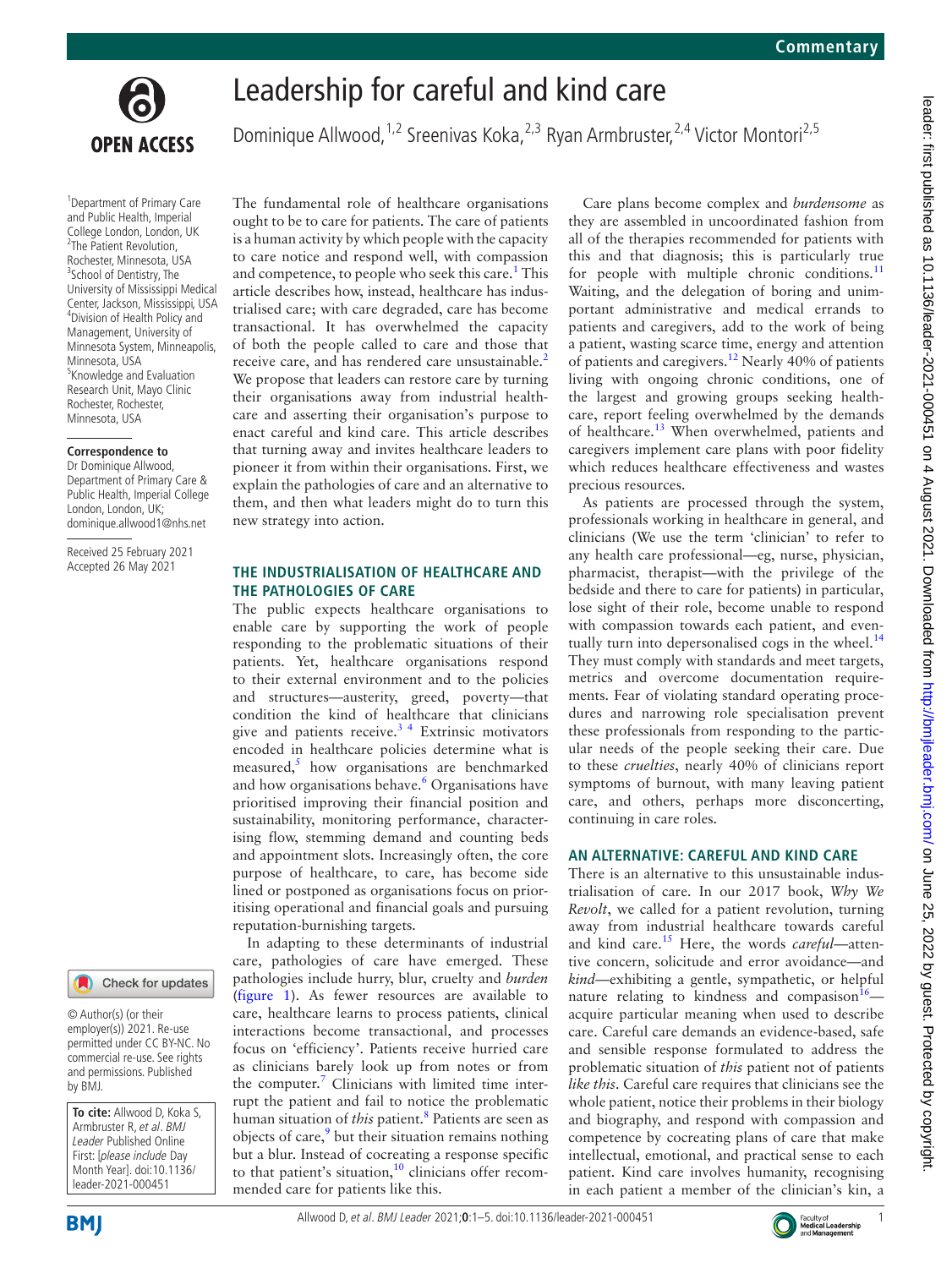

<span id="page-1-0"></span>**Figure 1** Industrial versus careful and kind care.

fellow human, one of *us* rather than one of *them*. Kind care recognises that patients have limited attention, time and energy, and that they should use their limited resources to fulfil their lives and loves rather than to complete the homework that healthcare assigns to them.

We propose that elements of careful and kind care include *elegance*, *high definition*, *responsiveness* and *minimally disruptive care* ([figure](#page-1-0) 1). Hurry is not avoided simply by creating longer consultation time slots; these may waste the time of patient and clinician and reduce access to care. Hurried conversations may come across as highly efficient but are not; effective care has its own rhythm. Rather than efficient, healthcare must be elegant: there ought to be no waste *and* no haste. Elegance involves protecting the ability of patients and clinicians to set the tempo of their interaction, a tempo that encourages noticing what is the matter and responding in a way that reflects what matters.<sup>17</sup> This does not always require more time, which would reduce access to care. Rather smarter scheduling, elimination of distractions, and presence and participation from clinicians and patients can promote that each visit takes place in the tempo of care.<sup>17</sup>

To respond well, clinicians must notice the patient's human need and problematic situation in *high definition*, in all its relevant biology and biography. This cannot be fully represented by test results and diagnostic labels in the medical record. This is particularly critical for patients living with multiple chronic conditions. For these patients, the biology of diseases and treatments interact with each other and with the stressors of living. To cope, they must weave care plans with the demands of their daily routines. While guidelines recommend care that is considered safe and effective, these recommendations should be a starting point for the cocreation of feasible and sensible care plans for and with *this patient*. [18](#page-4-16) Healthcare professionals must be empowered to recognise when to apply or break rules, policies, role descriptions, and standard operating procedures to be *responsive* to the problems of *this patient*. [19](#page-4-17) This responsiveness requires a culture fostering safety and integrity and a supportive emotional environment for healthcare professionals to be at their best. Ultimately, care must be *minimally disruptive,* that is, treatment must pursue the goals and priorities of the patient while minimising the demands it places on the patient's time, energy, and attention.<sup>[20 21](#page-4-18)</sup>

### **A fundamental change: asserting that the core purpose of healthcare is to care**

Healthcare organisations align with the external environment, responding to its policies, urgencies, and incentives. Organisations are motivated by how they and their leaders are evaluated, and their performance rewarded (ie, rewarded for operational efficiency rather than to respond well to their patients'

problems). Given these complexities, leaders may judge that acting in dissonance with these demands is neither possible nor sensible or too costly. Yet, healthcare organisations must play a pivotal role in leading change.

Leaders can choose to oppose, reinterpret and correct their organisation's alignment<sup>[19](#page-4-17)</sup> by fostering careful and kind care. Leaders have led pioneering transformations such as electronic health records, open notes, continuous quality improvement, lean, or value-based healthcare despite facing barriers to their adoption and long before there were policies and incentives for such initiatives. Their actions contributed to subsequent policy reforms. From these lessons, leaders can draw the necessary courage to shift their gaze away from industrial healthcare and embrace bold experiments to shift policy and change to the culture needed to achieve careful and kind care.

We turn our focus now to that urgent shift in gaze. We believe that leaders should assert that the sole purpose of their organisations is to care. This means that organisations must support the work of those who make care possible so that they can optimally notice each patient's problem and respond with compassion. Asserting this core purpose requires leaders to change both culture and strategy.

## **Culture**

The organisational and leaders' language plays a central role in placing the care of the patient as the organisation's sole purpose. Language—the way the organisation expresses its culture through words, signs, symbols, and actions—both reflects and shapes the culture of the organisation. Preferring the language of care over the language of business will change how leaders and others in the organisation think and act.<sup>15</sup> Too often, leadership speech that emphasises administrative and financial urgencies and promotes value to the organisation or to payers, can end up treating patients, clinicians, and staff as workers or commodities, and caring as merely throughput.<sup>22</sup> Only people can care, and yet people easily disappear behind 'service lines' and 'population segments'.

When business language pervades the organisation, it manifests at the point of care where, jarringly, it is used to justify clinical actions as some care and some patients—such as those judged to be 'high utilizers'—are considered wasteful, inefficient or low-value. Leaders should instead draw from the language of care. Although medicine and nursing have a long tradition of care, these disciplines have also evolved word habits that are uncaring, such as 'noncompliance', and objectify the patient, for example, 'the diabetic' or 'bed 24'. Care, however, has a long cultural tradition with its own language. Rather than push out business speak from the boardroom and the back office to the point of care, leaders should imbue their organisation with a language consistent with the organisation's purpose. They must draw words from the dictionary of care.

Stories written with the lexicon of care draw attention to the effect of policies on people and on their ability to care and vice versa. Stories can help uncover the efforts people must make to overcome organisational barriers to collaborate on behalf of a patient or to make meaningful human connections. Stories about existing pathologies of care and stories about the ability (or inability) of the organisation to foster careful and kind care can complement practice-based evidence. A core competency of caring and learning organisations is to tell these stories and learn from them, using them to drive improvements in care.<sup>123</sup>

## **Mission and strategy**

Leaders judge clinical care on how clinicians and patients use resources, for the safety of their processes, and for their impact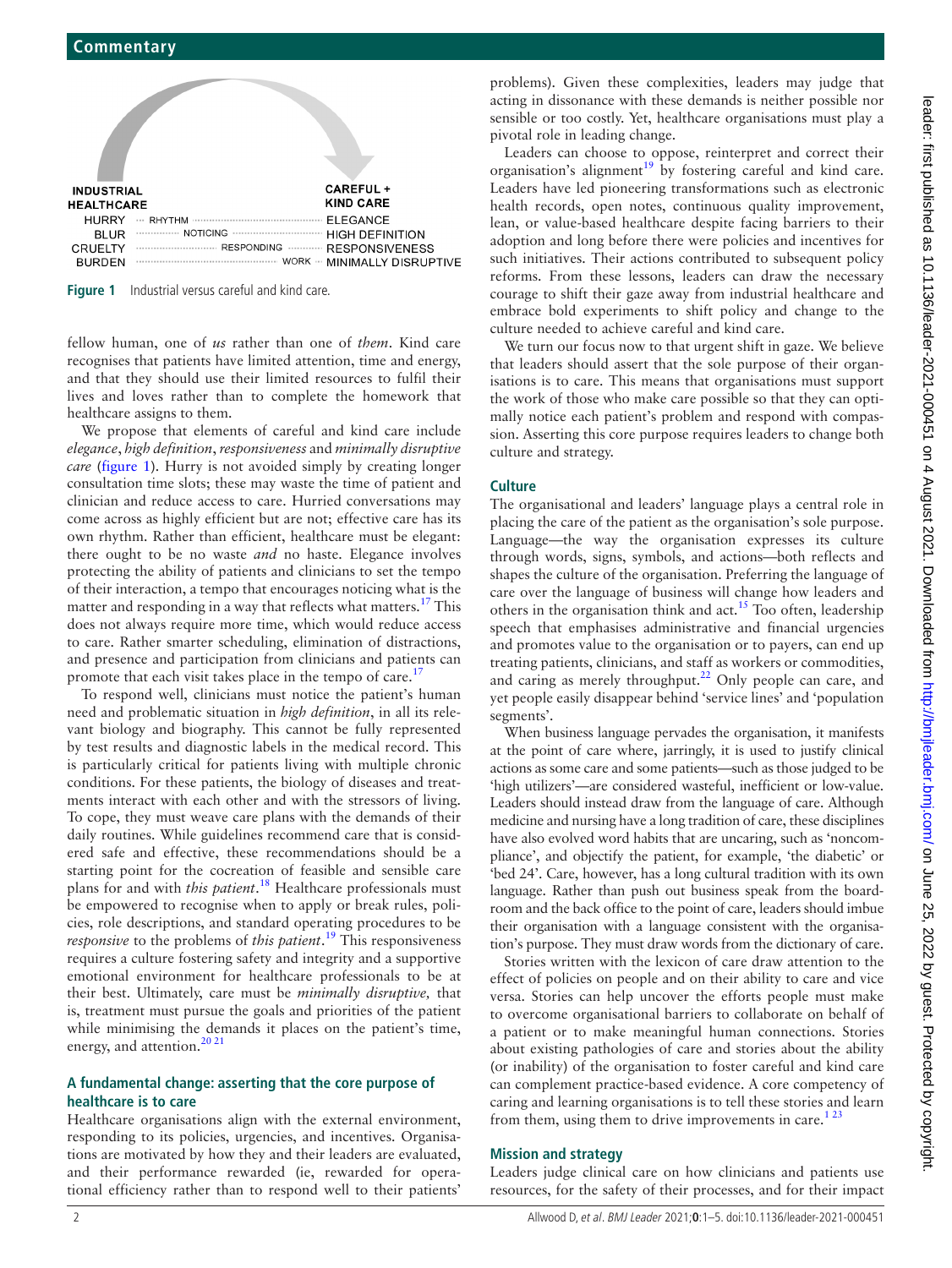on organisational results, reputation and patient outcomes. Yet, when the primary aim is to care, an organisation should be judged by the extent it enacts and supports careful and kind care and its leaders should hold themselves accountable for achieving this result.

Because achieving careful and kind care demands collaboration and cocreation at all levels of the organisation, $24$  new forms of mutual accountability must be fostered at all levels. At the level of the organisation, leaders must focus their analyses *primarily* on the ability, at every level, of supporting, enabling and enacting careful and kind care. These analyses will draw from stories from the point of care and carefully selected metrics describing the care groups of patients have received. 'Is this the most careful and kind response we can muster?' and 'did we offer careful and kind care today?' are questions that clinicians and patients will ask leaders about their work, professionals will ask of each other at every level seeking to improve and innovate, and clinicians and patients will use to reflect together about their own joint achievements.

In industrial healthcare, leaders have become used to focusing on the organisation's reliability, effectiveness, safety, profit and efficiency. In recalibrating to careful and kind care, leaders must become champions of the 'other' domains of quality: patient centeredness, timeliness (with *elegance*), and equity. Accountability should also address 'the triple aim'[25 26](#page-4-21) but reframed to emphasise patient and staff well-being, care experience (eg, tempo, burden of treatment, satisfaction with responsiveness of care by clinicians and patients), and resource use (eg, appropriateness of place of care (online or in person, at clinic or at home, synchronous or asynchronous, unhurried conversations, engagement of community assets)).

Aligning the organisation's strategy and policies and principles and practice to its purpose to care is an ongoing and multifaceted endeavour. For example, mutual accountability must start with sharing decision making equitably—with stakeholders in the administration and with 'patients as partners' who, together, define the outcome measures. Disseminated decision making requires a culture and systems that distribute autonomy, authority, and information.[27](#page-4-22) As the purpose, the 'why' of the organisation, turns away from industrial healthcare and towards careful and kind care, leaders must also use the organisation's evolving capabilities to innovate and improve their care processes. Industrial healthcare has developed these capabilities to address defects in reliability. $^{28}$  Going further, these capabilities need deployment not just to improve organisational reliability but also to improve caring responsiveness. All this work and the resources needed to achieve it must reflect care as the purpose of the organisation, even as healthcare expands its mission to contribute to address the social determinants of health and improve popula-tion health.<sup>[29](#page-4-24)</sup>

## **TRANSLATING STRATEGY INTO ACTION**

Organisational leaders must develop and enable cultures, policies, practices, structures, processes, behaviours and motivators that make up the daily routines and operations at the level of teams and individuals to achieve care as the primary organisational purpose.

To enact these changes is no small feat and many leaders will understandably wonder where to start. We encourage leaders to identify examples of where they see the most industrial care and where they see careful and kind care already happening within their organisations. They can shine a light on these and in doing so encourage others to notice where these are occurring, draw

learning from those, and identify opportunities for 'bold experiments' of change that affirm the purpose, advance the culture and realise the strategy of pursuing careful and kind care for all. [Table](#page-3-0) 1 highlights areas that leaders could consider exploring in their endeavour.

Organisational leaders also have a role in cultivating interdependencies and systems thinking. Simply addressing each pathology of care as a 'defect' subject of a targeted quality improvement effort, risks exacerbating other pathologies. Without transformative change towards a culture of care, an improvement in one area may lead to failure in another. For example, addressing *blur* and improving the ability of clinicians to see the patient in high definition by completion of comprehensive questionnaires ahead of an outpatient visit could lead instead to a burdensome practice for clinicians as they spend time reviewing the questionnaire answers, to hurried visits as less time is allocated to explore the patient's situation in person since the task was delegated to the questionnaire, and to unresponsive care for patients since the true nature of the patient's situation may have been missed by the questionnaire. A significant portion of the documentation that interrupts care and burdens the clinician, for example, can be delegated to a scribe. Subsequent gains in efficiency afforded by the scribe could be translated into either an increase in the number of patients seen or an increase in the proportion of unhurried consultations.<sup>[30](#page-4-25)</sup> Therefore, innovation and improvement to address the interrelated pathologies of industrial healthcare will be less impactful without a concomitant shift in the organisational purpose towards care.

Leaders have to realise that the call for careful and kind care that we have emphasised for patient care also applies to the organisation's professionals and staff. Organisations cannot care, only people care. The transformation towards careful and kind care requires that organisations hire and retain people able, skilled and ready to care. Leaders can attract new healthcare professionals by fostering an organisation focused on care. This change in demand would signal to training entities what kind of professionals are needed, who should be admitted into training, and what kind of training they should receive.<sup>2</sup> Powerfully, turning towards careful and kind care in practice will change the 'hidden curriculum',<sup>[31](#page-4-26)</sup> transmitting different language, values and norms that shape trainees' attitudes and behaviours. Healthcare professionals fully adapted to industrial healthcare will need to be nurtured into forms of working that kindle their compassion and elevate their care competence. Problems in their work must be noticed in high definition and responded with competence and compassion, cocreating improvements that make sense to those who will live and work with their consequences. And leaders must realise the humanity of each of the professionals who work in the organisation, that their lives are not all focused on healthcare, and that other joys may very well lie outside the workplace. Beyond mutual respect, organisations must enable mutual care. Caring for and about each other, mutual care across and between leaders and staff, will beget careful and kind care for patients.

#### **CONCLUSION—A CALL TO LEADERS**

Healthcare organisations must turn away from the efficient and sometimes cruel processing of patients according to standards of care for *patients like them* and towards cocreated, sensible, and minimally disruptive care for *this patient*. We suggest that leaders *can* pioneer a movement towards careful and kind care from *within* their organisations.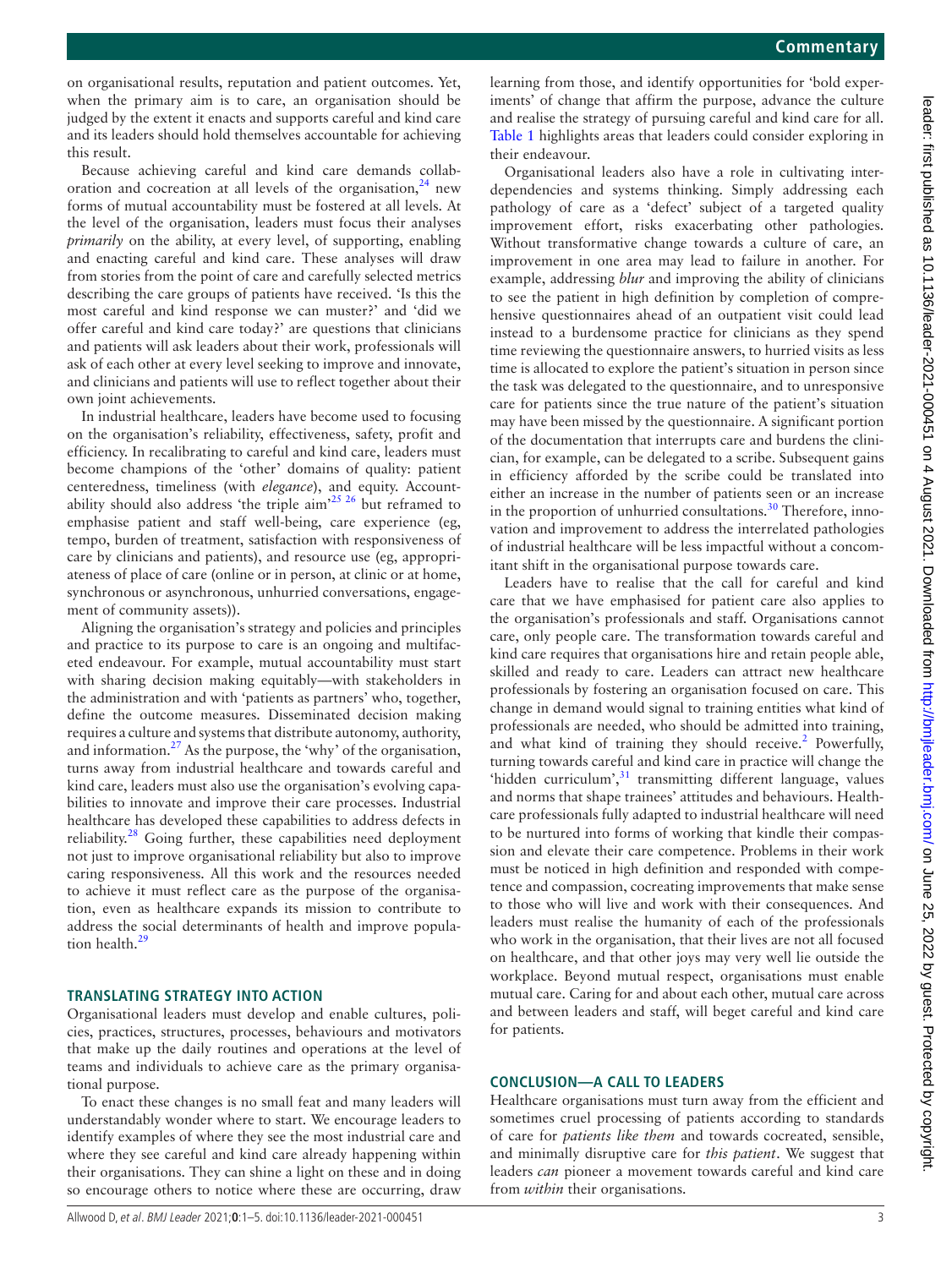<span id="page-3-0"></span>

| Table 1<br>Realising the strategy |                                                                                                                                                                                                                                                                                                                                                                                                                                                                                                                                                                                                                                                                                                                                                                                                                                                                            |                                               |                                                                                                                                                                                                                                                                                                                                                                                                                                                                                                                                                                                                                                                                                                                                                                                                                                                                                                                                                                                                                                                                                                                     |
|-----------------------------------|----------------------------------------------------------------------------------------------------------------------------------------------------------------------------------------------------------------------------------------------------------------------------------------------------------------------------------------------------------------------------------------------------------------------------------------------------------------------------------------------------------------------------------------------------------------------------------------------------------------------------------------------------------------------------------------------------------------------------------------------------------------------------------------------------------------------------------------------------------------------------|-----------------------------------------------|---------------------------------------------------------------------------------------------------------------------------------------------------------------------------------------------------------------------------------------------------------------------------------------------------------------------------------------------------------------------------------------------------------------------------------------------------------------------------------------------------------------------------------------------------------------------------------------------------------------------------------------------------------------------------------------------------------------------------------------------------------------------------------------------------------------------------------------------------------------------------------------------------------------------------------------------------------------------------------------------------------------------------------------------------------------------------------------------------------------------|
| Pathologies of industrial care    |                                                                                                                                                                                                                                                                                                                                                                                                                                                                                                                                                                                                                                                                                                                                                                                                                                                                            | Alternative: careful and kind care            |                                                                                                                                                                                                                                                                                                                                                                                                                                                                                                                                                                                                                                                                                                                                                                                                                                                                                                                                                                                                                                                                                                                     |
|                                   | What might this currently look like?                                                                                                                                                                                                                                                                                                                                                                                                                                                                                                                                                                                                                                                                                                                                                                                                                                       |                                               | What might the alternatives look like?                                                                                                                                                                                                                                                                                                                                                                                                                                                                                                                                                                                                                                                                                                                                                                                                                                                                                                                                                                                                                                                                              |
| Hurry                             | Where the organisation evaluates efficiency as achieving more 'patient<br>▶<br>care' in less time.<br>When brief and rushed encounters and poorly supported conversations<br>▶<br>lead to lack of meaningful participation by the patient and the clinician.<br>When there is a focus on duration (rather than depth) of time with the<br>▶<br>patient leading to rigid and unforgiving scheduling and an ethos of<br>'time is money'.<br>Where the organisation demands completion of extensive<br>▶<br>documentation for auditing and accountability, structuring and<br>eventually displacing care itself.                                                                                                                                                                                                                                                              | Elegance<br>▶                                 | Creating an ethos of 'no haste and no waste'.<br>▶.<br>Designing care to better support unhurried conversations-not<br>necessarily through longer visits of time slots as a slower<br>conversation may waste the time of both parties, could introduce<br>opportunity costs and reduces access to care for others-but by<br>enabling interactions through improving the tempo, for example,<br>promoting smarter scheduling such as predictive analytics, AI and<br>self-scheduling<br>Removing interruptions, reducing friction and eliminating<br>distractions at the point of care to make it easier to care well,<br>ensure maximal opportunity for participation and presence<br>during the clinical encounter.                                                                                                                                                                                                                                                                                                                                                                                                |
| <b>Blur</b>                       | Where care responds to symptoms or an abnormal test results in<br>isolation and with limited regard for the person that has them or their<br>situation.<br>Adhering to guidelines that produce standard practices for 'patients like<br>this' rather than respond to 'this patient'. The focus is on what should<br>be done rather than accounting for preferences, values and goals.<br>Data and decisions driven mainly by episodic, administrative and<br>▶<br>aggregate data, or based on extreme or rare events (readmission,<br>death). The 'mundane and common' (inconveniences, suffering) remain<br>unmeasured and unattended.                                                                                                                                                                                                                                    | <b>High definition</b><br>▶                   | Ensuring that each patient is treated with humanity, as our kin,<br>as people. In doing so, specifically seeking to understand both<br>the biology and biography in a patient's situation.<br>▶ Cocreating plans of care that are both evidence based and<br>responsive to the needs of individual patients and their<br>situations, optimal care of this person. Avoiding over reliance of<br>guidelines that curtail responding to individual circumstances.<br>Responding with care that reflects each patient's goals and<br>priorities and asking patients and caregivers 'What matters to<br>vou?'<br>• Gathering and curating insights and from care reflections and<br>stories that foster learning, compassion and caring relationships<br>gathered in an ongoing way.<br>Encouraging staff and patients to seek to understand 'Were<br>we careful and kind to each other?' and holding each other<br>accountable for the answer to 'Was our care careful and kind<br>today?'                                                                                                                              |
| Cruelty                           | The organisation tells people 'what' to do through an extensive set of<br>▶<br>policies, protocols, and rules that fail to consider particular circumstance<br>but instead seek conformity.<br>The organisation accepts attrition and turnover of staff that suffer<br>burnout, as a way of life. Where attempts are made to address this, they<br>tend to be generic interventions to treat 'all staff' similarly, promote<br>resilience at the level of individuals and focus on responding to issues<br>rather than tackling the causation.<br>When staff are fearful, discouraged, disempowered or disinterested in<br>▶<br>responding to a specific care situation that may deviate from general<br>practices or policies leading to 'it's not my job, or I'm just doing my job'.                                                                                     | <b>Responsiveness</b><br>▶<br>▶               | Staff are valued for their integrity and given authority and<br>discretion within simple boundaries to respond to the needs of<br>each patient and have a clear understanding of 'why' that is<br>explicitly articulated behind each boundary.<br>Identifying, questioning and eliminating policies and practices<br>that get in the way of care, are inhumane or unresponsive to<br>particular situations, or that are cruel to patients and cruel<br>for care givers to enact for example, banning all visitors to<br>accompany patients during the COVID-19 pandemic or restrictive<br>visiting policies pre-pandemic.<br>Reviewing recruitment, selection, induction processes and<br>procedures to ensure staff are valued for their diverse expertise<br>and experience.<br>The organisation takes responsibility for staff well-being,<br>addressing the ways in which it organises work, and focusing on<br>causation and preventing burnout, caring for staff as individuals<br>seeking to understand differing needs, promoting communities of<br>mutual care, enabling staff to care—'care in care out'. |
| <b>Burden</b>                     | The organisation pursues efficiency through transferring waste to the<br>patient-testing the 'patience of patients', for example, lean batching<br>all patient appointments at 8:00 to make them wait for the doctor.<br>Burdensome administrative tasks and medical errands are transferred<br>▶<br>onto patients and caregivers: they must repeatedly communicate their<br>concerns, facilitate communication and coordination across clinicians<br>and organisations, negotiate disagreements between clinicians, correct<br>errors in documentation, close administrative loops, and follow-up on<br>tests and consultations themselves.<br>Patients with multiple conditions and their caregivers shoulder the<br>▶<br>cumulative complexity, harms, and costs of self-care and healthcare use<br>that result from the uncoordinated implementation of all applicable | <b>Minimally disruptive</b><br>care<br>▶<br>▶ | Taking lean to patients and caregivers. Continually identify<br>and reduce non 'value-added' activities which overwork and<br>overwhelm patients and caregivers.<br>Assessing the work of the patient and consider minimising<br>the burden of treatment as a key target for improvement and<br>innovation.<br>> Avoiding the use of administrative barriers as a means of<br>managing the demand for services.<br>Simplifying system navigation; and when not possible, navigators<br>made available to assist patients.<br>Care is carefully cocreated by participation of patients and<br>clinicians and is crafted to advance patient goals while                                                                                                                                                                                                                                                                                                                                                                                                                                                               |

As we have outlined, leaders will need to assert care as the core purpose of healthcare and then work to align the critical enablers: culture and strategy. They must orient the caring and learning capabilities of their organisation to enact careful and kind care for all while holding each other accountable. 'Is this the most careful and kind care we can muster?' will spur curiosity, analysis, learning and continuous improvement and innovation.

visits, tests, activities and treatments.

single-disease guidelines—all recommended but lead to uncoordinated

## **Next steps**

This article has outlined some initial and fundamental steps. Embryonic learning communities are developing to further some of these ideas, $32$  and we welcome others to contribute to this body of knowledge and practice. There are many issues requiring attention.

minimising the burden of treatment.

Professionals in leadership and administrative positions may need to develop additional leadership capabilities to advance